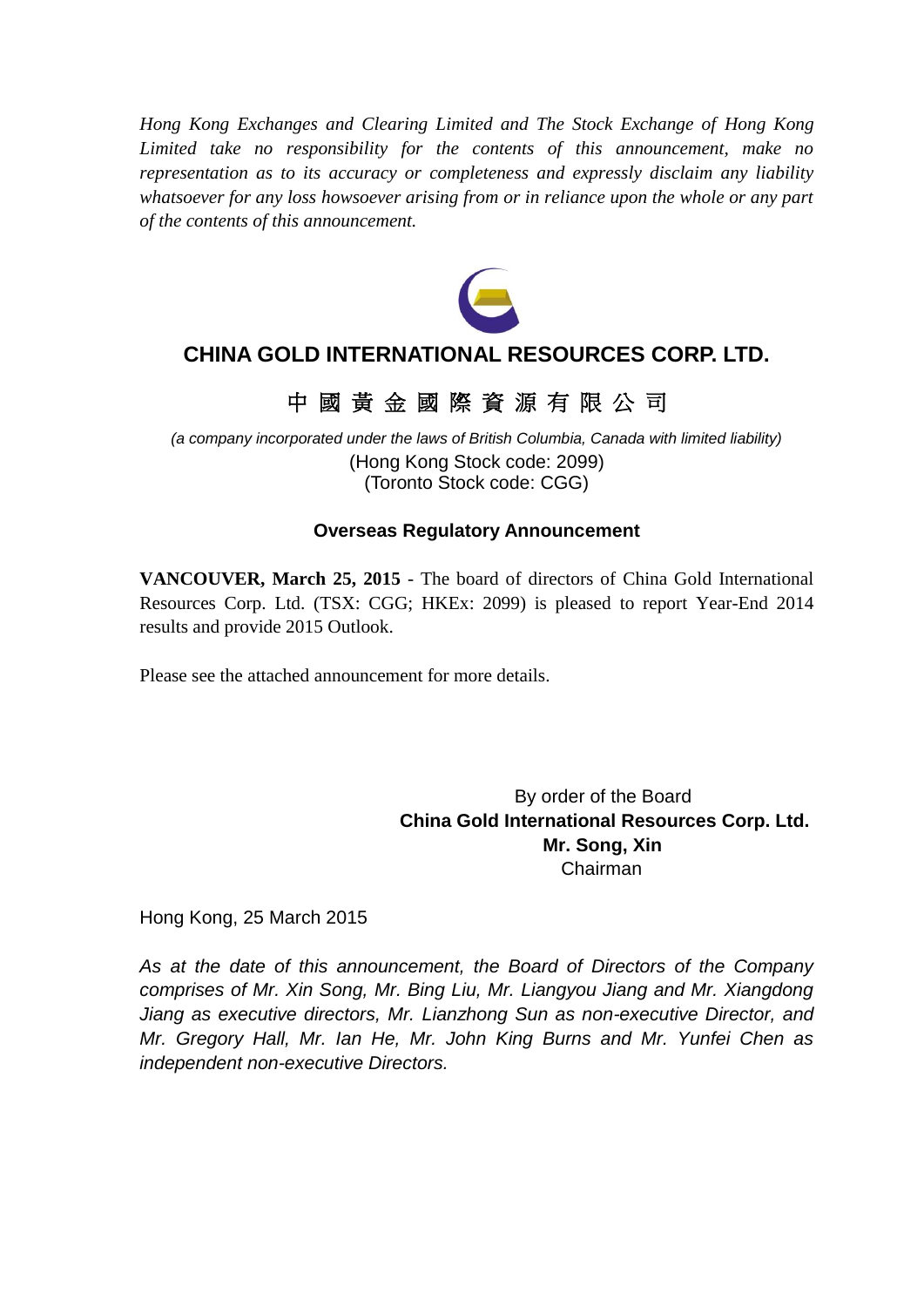# **China Gold International Resources Corp. Ltd.**

**\_\_\_\_\_\_**

## **China Gold International Reports Year-End 2014 Results and Provides 2015 Outlook.**

VANCOUVER, March 25, 2015 - China Gold International Resources Corp. Ltd. (TSX: CGG; HKEx: 2099) (the "Company" or "China Gold International Resources") is pleased to report Year-End 2014 results and provide 2015 Outlook.

#### *2014 Financial, Production and Operating Highlights*

- Revenues decreased by 8%, or US\$24.8 million, from US\$302.6 million for the year ended December 31, 2013, to US\$277.8 million for the year ended December 31, 2014.
- Revenues from the Chang Shan Hao Gold Mine (the "CSH Mine", the "CSH Gold Mine" or "CSH") accounted for 67%, or US\$185.9 million (2013: US\$178.1 million), of total revenue for the year. The US\$7.8 million increase in CSH's 2014 revenue was due to an 18% increase in gold sales volume.
- Revenue from the Jiama Copper-Gold Polymetallic Mine (the "Jiama Mine" or "Jiama") accounted for 33%, or US\$91.9 million (2013: US\$124.5 million), of total revenue for the year. This revenue decline of US\$32.6 million is attributed to interruption in copper production during the first quarter of 2014 caused by lower copper prices and a seasonal power shortage which has since been restored.
- Cost of sales decreased by 11%, or US\$21.9 million, from US\$200.7 million for the year ended December 31, 2013 to US\$178.8 million for the same period in 2014. The decrease in cost of sales is attributable to Jiama's higher ore grades mined combined with higher equipment utilization rates. Cost of sales as a percentage of revenue for the Company decreased to 64% from 66% for the year ended December 31, 2014 compared to 2013.
- Mine operating earnings for the Company decreased by 3%, or US\$2.9 million, from US\$101.9 million for the year ended December 31, 2013 to US\$99 million for the year ended December 31, 2014. Mine operating earnings as a percentage of revenue increased to 36% from 34% for the year ended December 31, 2014 compared to 2013.
- Net income of the Company decreased by 27%, or US\$15.3 million from US\$57.1 million for the year ended December 31, 2013 to US\$41.9 million for the year ended December 31, 2014.
- Gold produced by the CSH Mine in 2014 increased to 163,443 ounces (gold sold: 153,736), compared to 131,418 ounces (gold sold: 130,772 ounces) for 2013. Increased production and sales volumes during 2014 are attributed to the completion of the phase II expansion which has doubled CSH's processing capacity as of October, in addition to higher grades of ore mined during the year.
- The total production cost of gold per ounce and cash production cost of gold per ounce for the year ended December 31, 2014 both decreased compared with the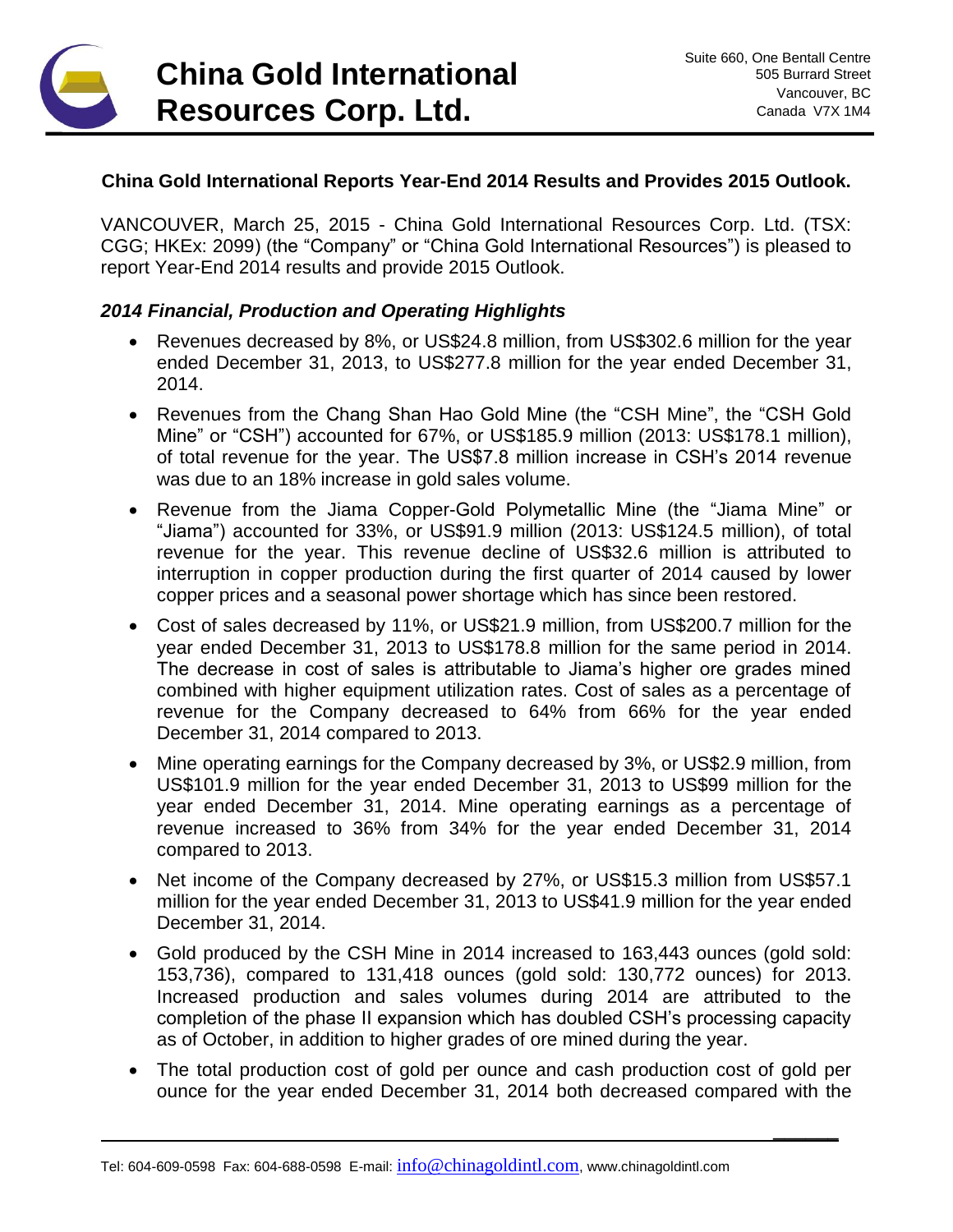

**\_\_\_\_\_\_**

same period in 2013. The primary reason for this decline is due to the economies of scale and high efficiency achieved through the commercial production of the additional 30,000 tpd heap leaching and processing system.

| <b>CSH Mine</b>                                | Year ended December 31, |      |
|------------------------------------------------|-------------------------|------|
|                                                | 2014                    | 2013 |
| Total production cost (US\$) of gold per ounce | 768                     | 866  |
| Cash production cost* (US\$) of gold per ounce | 590                     | 707  |
|                                                |                         |      |

*\** Non-IFRS measure

- In October 2014, the CSH Mine successfully completed test production on its new additional 30,000 tpd heap leaching and processing system and commenced commercial production. Since the commencement of commercial production, CSH has increased its processing capacity to 60,000 tpd, and produced 63,631 ounces of gold in the fourth quarter of 2014.
- The capital expenditure incurred in the CSH Mine for the year ended December 31, 2014 was US\$25.05 million.
- Copper production from the Jiama Mine increased by 9% from 28,323,626 pounds in 2013 to 30,847,753 pounds in 2014. This fourth full year of increasing production for the Jiama Mine is primarily due to higher grades of ore mined and restored access to the power supply which was temporarily limited during December 2013 and first quarter of 2014.
- In November 2014, a large hydro power plant in Tibet was put into production, and has significantly improved the power supply throughout the region. Several additional hydro power plants in Tibet are also currently under construction and will contribute more power supply in the region.
- Both cash production cost and total production cost of copper per pound decreased in 2014 mainly because of the higher ore grade mined and processed, the higher equipment utilization rates, and restored power supply during the period.

| Jiama Mine                                                                                             | Year ended December 31, |      |
|--------------------------------------------------------------------------------------------------------|-------------------------|------|
|                                                                                                        | 2014                    | 2013 |
| Total production cost* (US\$) of copper per pound<br>Total production cost* (US\$) of copper per pound | 2.97                    | 3.55 |
| after by-products credits***                                                                           | 2.01                    | 2.30 |
| Cash production cost** (US\$) per pound of copper<br>Cash production cost** (US\$) of copper per pound | 2.33                    | 2.90 |
| after by-products credits***                                                                           | 1.37                    | 1.65 |

\* Production costs include expenditures incurred at the mine sites for the activities related to production including mining, processing, mine site G&A and royalties etc.

\*\* Non-IFRS measure

\*\*\* By-products credit refers to the sales of gold and silver during the corresponding period.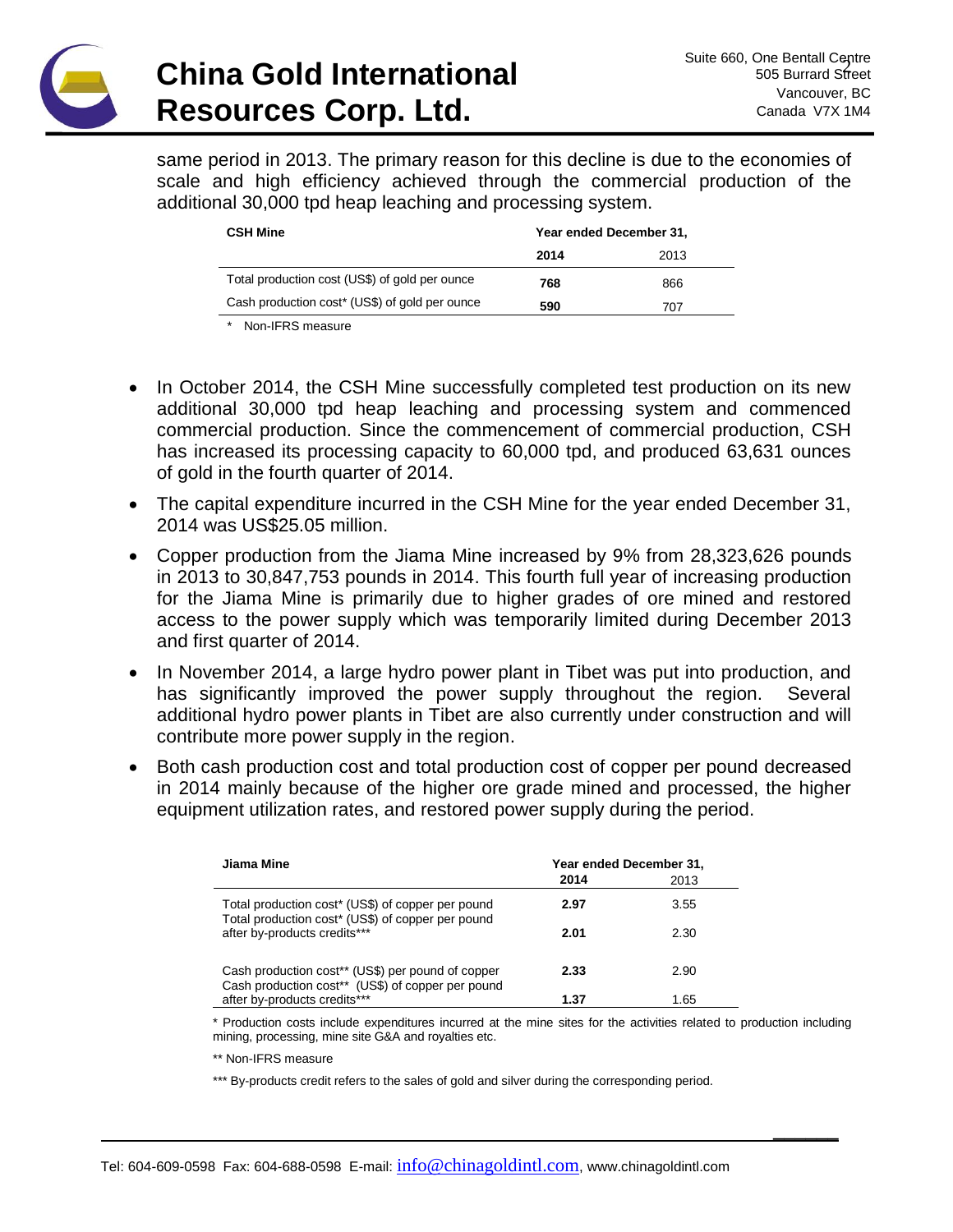# **China Gold International Resources Corp. Ltd.**

**\_\_\_\_\_\_**

- On December 20, 2013, in accordance with the schedule, the Phase II expansion NI 43-101 compliant feasibility study for Jiama has been successfully completed by the Changchun Gold Design Institute in conjunction with the independent consulting firm Mining One Pty Ltd. and the Company's management. The Jiama Technical Report proposes to expand the Jiama Mine from its initial mining and processing capacity of 6,000 tpd to 50,000 tpd of ore.
- Jiama's expansion program is implemented in two stages, adding 22,000 tpd mining and mineral processing capacity in each stage. Stage one of the expansion, which is designed to add 22,000 tpd mining and mineral processing capacity, completed a wholistic load-free test run at the end of 2014. After some troubleshooting efforts, stage one is also ready for loaded test run, which is scheduled in the second quarter of 2015. Its two source pits ready to provide ore feed. Stage two of the expansion, which is designed to add an additional 22,000 tpd mining and mineral processing capacity, is expected to be completed in 2016, along with the completion of underground development system.

## *Liquidity and Capital Resources:*

- On July 17, 2014 the Company successfully completed the issuance of bonds in an aggregate principal amount of US\$500 million, at an issue price of 99.634% bearing interest at the rate of 3.5% with a maturity date of July 17, 2017, rated BBB- by Standard & Poor's. The Bonds are unconditionally and irrevocably guaranteed by the Company. The net proceeds of the Offer will be used for working capital, capital expenditures and general corporate purposes of the Company.
- The Company's borrowings are comprised of US\$498.5 million of 3.5% unsecured bonds maturing on July 17, 2017 and US\$ 497.1 million of short term debt facilities with interests rates ranging from 3.62% to 6.00% per annum arranged through various banks in China. The Company has utilized short term debt facilities to fund part of its expansions for its CSH Mine and Jiama Mine. The Company believes that it has been able to achieve more favourable rates and terms through this strategy, and has not encountered any difficulty in rolling over such debt facilities through its lenders in China. The Company believes that the availability of debt financing in China at favourable rates will continue for the foreseeable future.

Mr. Bing Liu, CEO of the Company, commented, "2014 was another year of growing production and lower costs at both of our mines. We have delivered on our commitment to the shareholders about expansion construction at CSH and Jiama. We found new low-cost funding source and successfully completed a US\$500 million bond issue. We were rated as an investment grade issuer by S&P, which is an extraordinary achievement for a company of our size.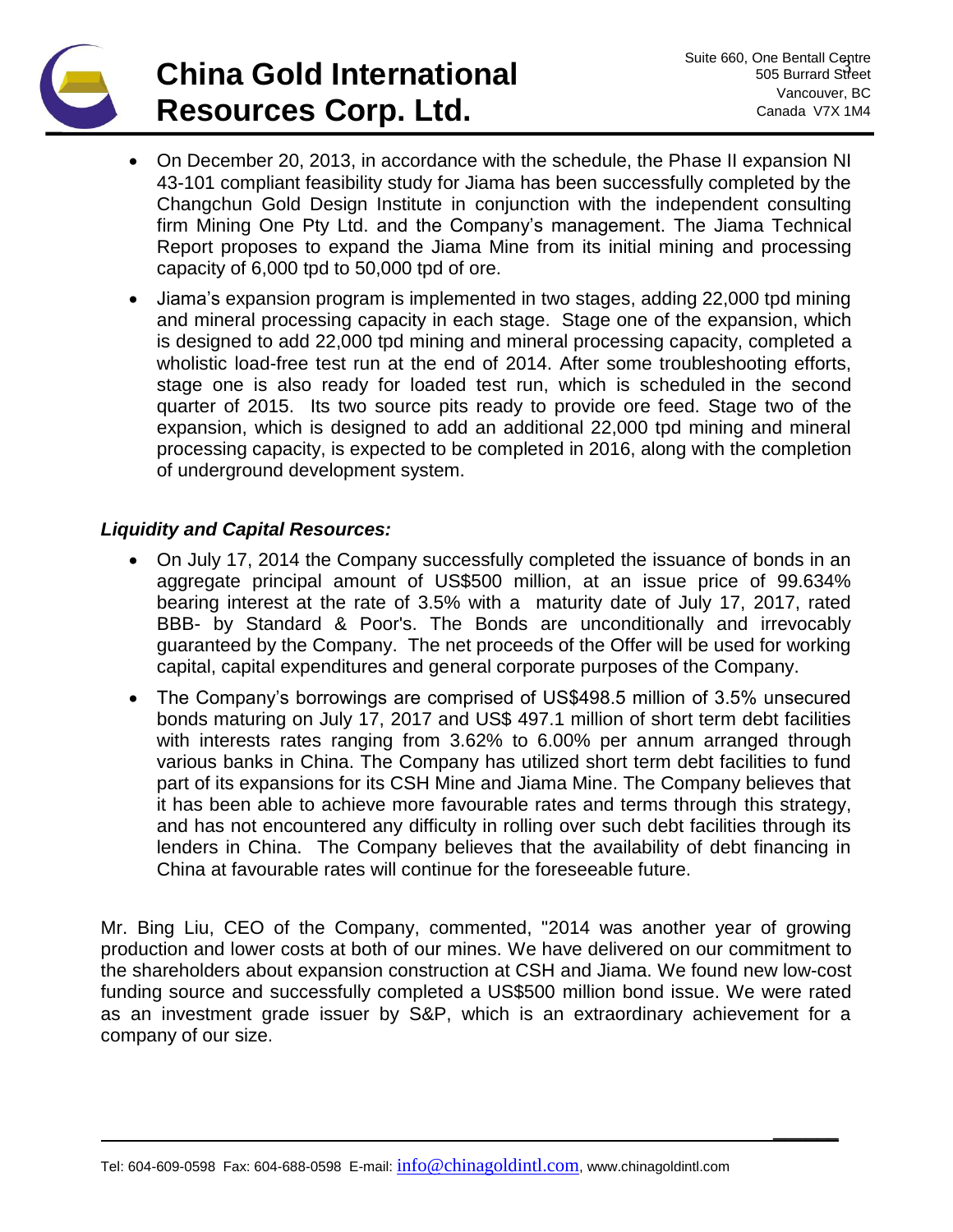

**\_\_\_\_\_\_**

Market conditions remain challenging but our Company remains to be profitable despite that. Our employees, management and board of directors are working relentlessly to assure our long-term growth and profitability".

### *2015 Production and Operating Outlook:*

- Organic growth, cost management and international expansion continue to be the Company's main goals for 2015.
- The Company will continue to leverage the technical and operating experience of the Company's controlling shareholder, China National Gold Group Corporation ("CNG"), to improve operations at its mines, increase production and minimize costs.
- To fulfill its growth strategy, the Company is continually working with CNG and other interested parties to identify potential international mining opportunities, mainly outside of China, which can be readily and quickly brought into production with the possibility of further expansion through continued exploration.
- The 2015 gold production from the Company's CSH Mine is expected to be approximately 210,000 ounces.
- As previously announced, gold production is expected to increase from its 2014 level of 163,443 ounces to about 260,000 ounces per annum by 2016.
- The 2015 copper production for the Company is expected to be approximately 53 million pounds.
- The 2015 gold production from the Jiama Mine is expected to be approximately 16,000 ounces.

#### *2014 Annual Results Investor and Media Presentation*

Management will hold its 2014 Annual Results Investor and Media Presentation in Hong Kong on March 26, 2015 at 10 a.m. (Hong Kong time). Year-End 2014 results and performance will be discussed and the question and answer period will be held.

For a detailed look at the financial statements and MD&A for the year ended December 31, 2014, please visit the Company's website at [www.chinagoldintl.com,](http://www.chinagoldintl.com/) The Stock Exchange of Hong Kong Limited's website at www.hkex.com.hk or SEDAR at [www.sedar.com.](http://www.sedar.com/)

#### *About China Gold International Resources*

China Gold International Resources Corp. Ltd. is based in Vancouver, BC, Canada and operates both profitable and growing mines, the CSH Gold Mine in Inner Mongolia, and the Jiama Copper-Polymetallic Mine in Tibet Autonomous Region of the People's Republic of China. The Company's objective is to continue to build shareholder value by growing production at its current mining operations, expanding its resource base, and aggressively acquiring and developing new projects internationally. The Company is listed on the